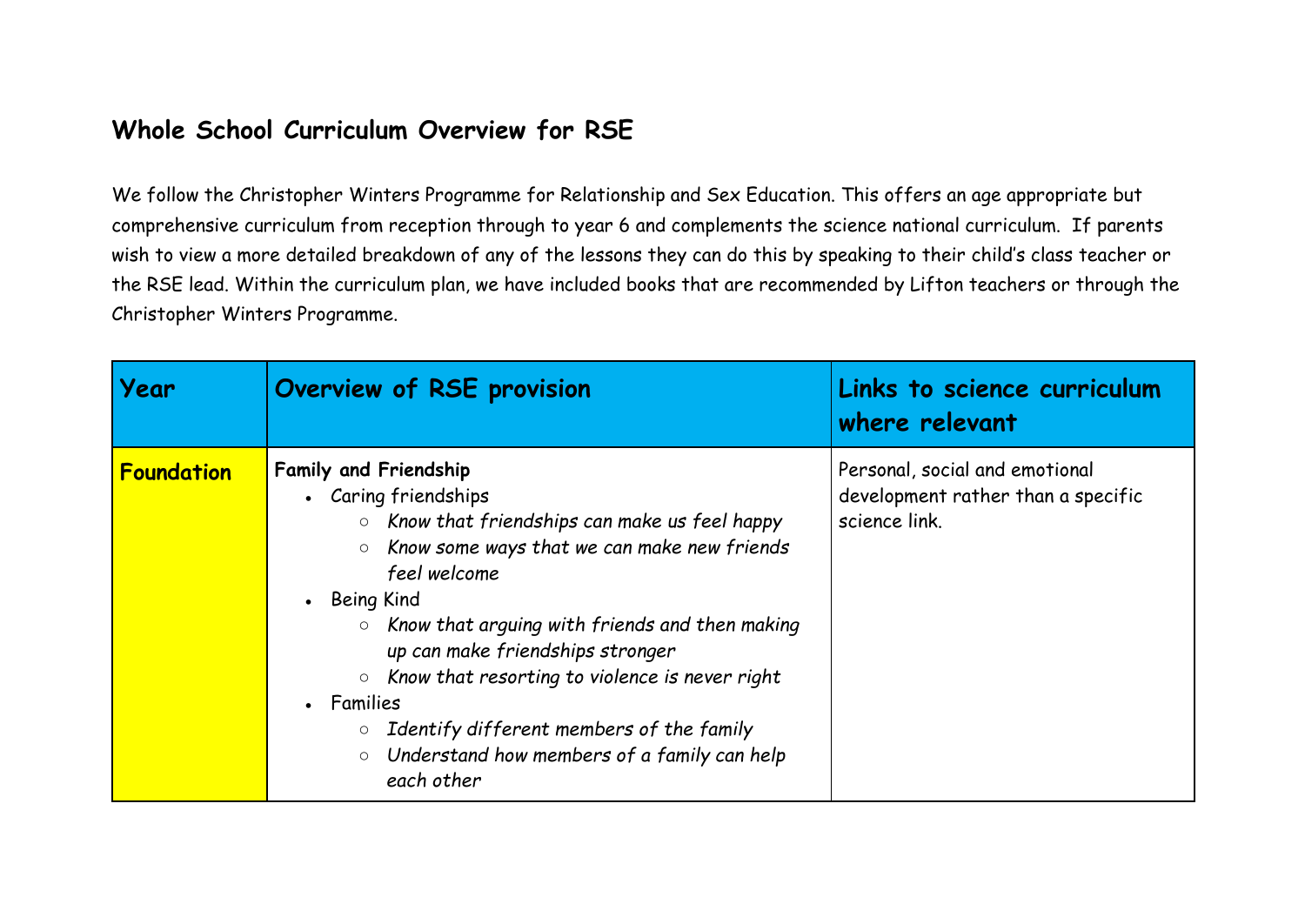| <b>Books to</b><br>support<br>teaching or<br>for use at<br>home | Friends<br>The Family Book by Todd Parr<br>Friends<br>by Kim Lewis                                                                                                                                                                                                                                                                                                                                                                                               |                                                                      |
|-----------------------------------------------------------------|------------------------------------------------------------------------------------------------------------------------------------------------------------------------------------------------------------------------------------------------------------------------------------------------------------------------------------------------------------------------------------------------------------------------------------------------------------------|----------------------------------------------------------------------|
|                                                                 |                                                                                                                                                                                                                                                                                                                                                                                                                                                                  |                                                                      |
| <b>Year 1</b>                                                   | Growing and Caring for Ourselves<br>• Different friends<br>$\circ$ Know that we can be friends with people who are<br>different to us<br>Growing and changing<br>$\bullet$<br>$\circ$ Understand that babies need care and support<br>Know that older children can do more by<br>$\circ$<br>themselves<br>Families and Care<br>$\bullet$<br>Know that there are different types of families<br>$\bigcirc$<br>Know which people we can ask for help<br>$\bigcirc$ | Identify, name, draw and label the<br>basic parts of the human body. |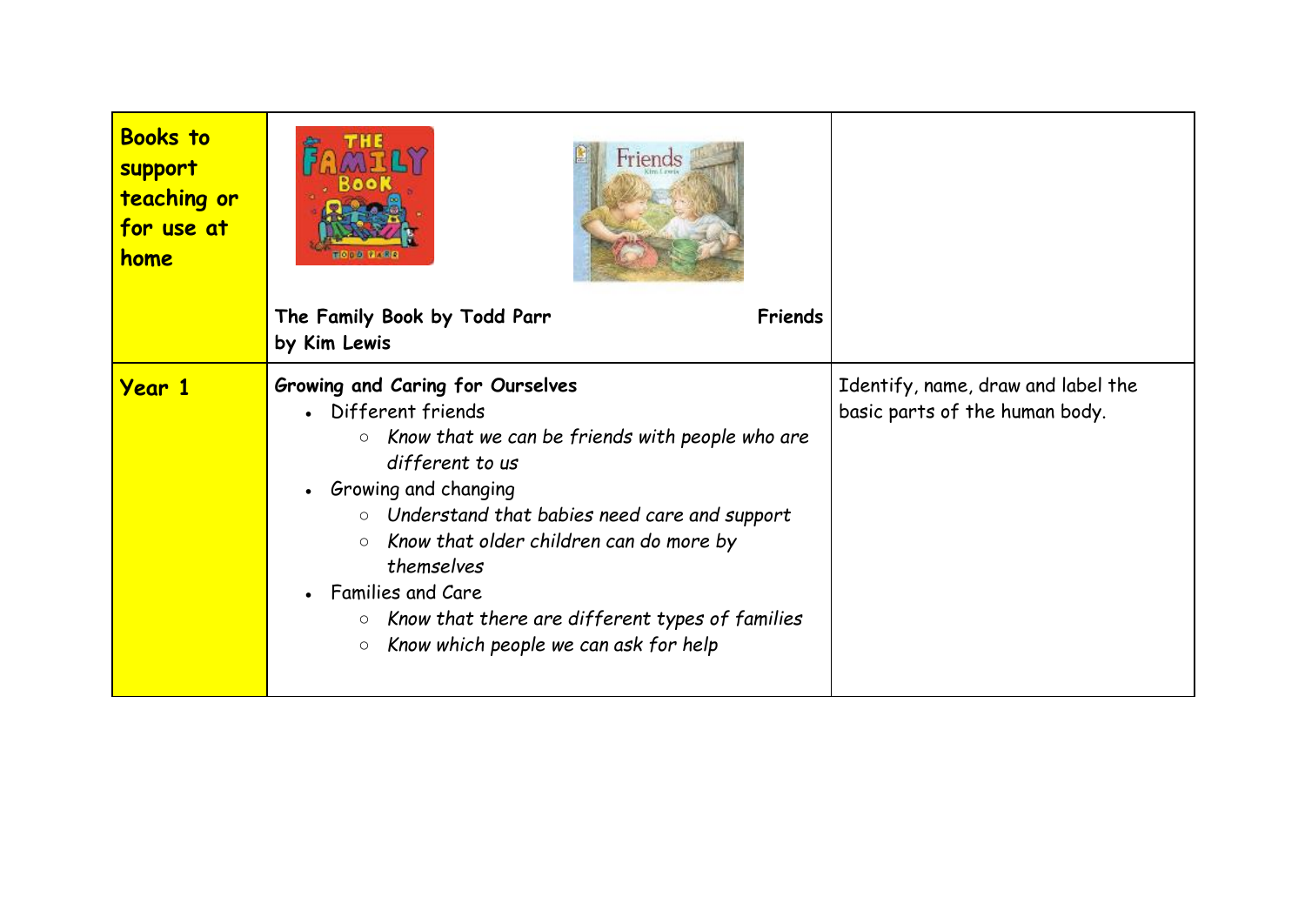| <b>Books to</b><br>support<br>teaching or<br>for use at<br>home | The Family Book by Todd Parr                                                                                                                                                                                                                                                                                                                                                                                                                                                                                                                 |                                                                                                                                                         |
|-----------------------------------------------------------------|----------------------------------------------------------------------------------------------------------------------------------------------------------------------------------------------------------------------------------------------------------------------------------------------------------------------------------------------------------------------------------------------------------------------------------------------------------------------------------------------------------------------------------------------|---------------------------------------------------------------------------------------------------------------------------------------------------------|
| Year 2                                                          | <b>Differences</b><br>• Differences<br>$\circ$ Understand that some people have fixed ideas<br>about what boys and girls can do<br>Describe the difference between male and female<br>$\circ$<br><b>babies</b><br>Male and Female Animals<br>Describe some differences between male and<br>$\circ$<br>female animals<br>o Understand that making a new life needs a male<br>and female animal<br>Naming Body Parts<br>$\bullet$<br>O Describe the physical differences between males<br>and females<br>$\circ$ Name the different body parts | Notice that animals, including humans,<br>have offspring that grow into adults.<br>Identify, name, draw and label the<br>basic parts of the human body. |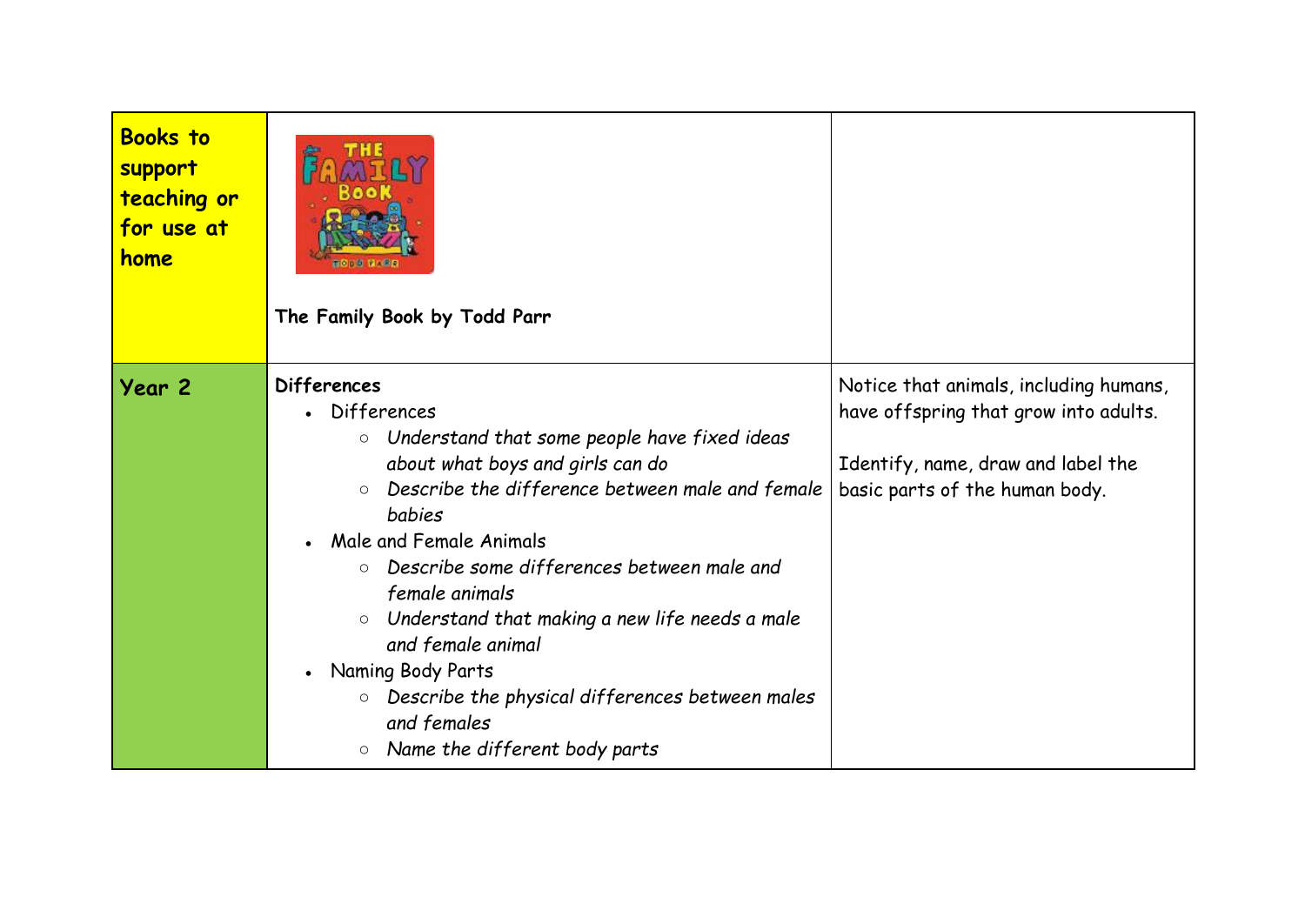| <b>Books</b> to<br>support<br>teaching or<br>for use at<br>home | Arc You<br>a Boy<br>or<br>Arc You<br>$a$ Girl?<br><b>Carole Savinger - Post Unit</b>                                                                                                                                                                                                                                                                  |                                                                                                                                              |
|-----------------------------------------------------------------|-------------------------------------------------------------------------------------------------------------------------------------------------------------------------------------------------------------------------------------------------------------------------------------------------------------------------------------------------------|----------------------------------------------------------------------------------------------------------------------------------------------|
| Year 3                                                          | Valuing Difference and Keeping Safe<br>Body differences<br>$\bullet$<br>Know and respect the differences between<br>$\bigcirc$<br>ourselves and others<br>Name male and female body parts using agreed<br>$\circ$<br>words                                                                                                                            | There are no specific objectives linked<br>to Year 3 science but all Year 3 RSE<br>links to the science objectives taught in<br>Key Stage 1. |
|                                                                 | Personal Space<br>$\bullet$<br>$\circ$ Understand that each person's body belongs to<br>them<br>Understand personal space and unwanted touch<br>$\bigcirc$<br>Help and Support<br>$\bullet$<br>Understand that all families are different and<br>$\circ$<br>have different family members<br>Identify who to go to for help and support<br>$\bigcirc$ |                                                                                                                                              |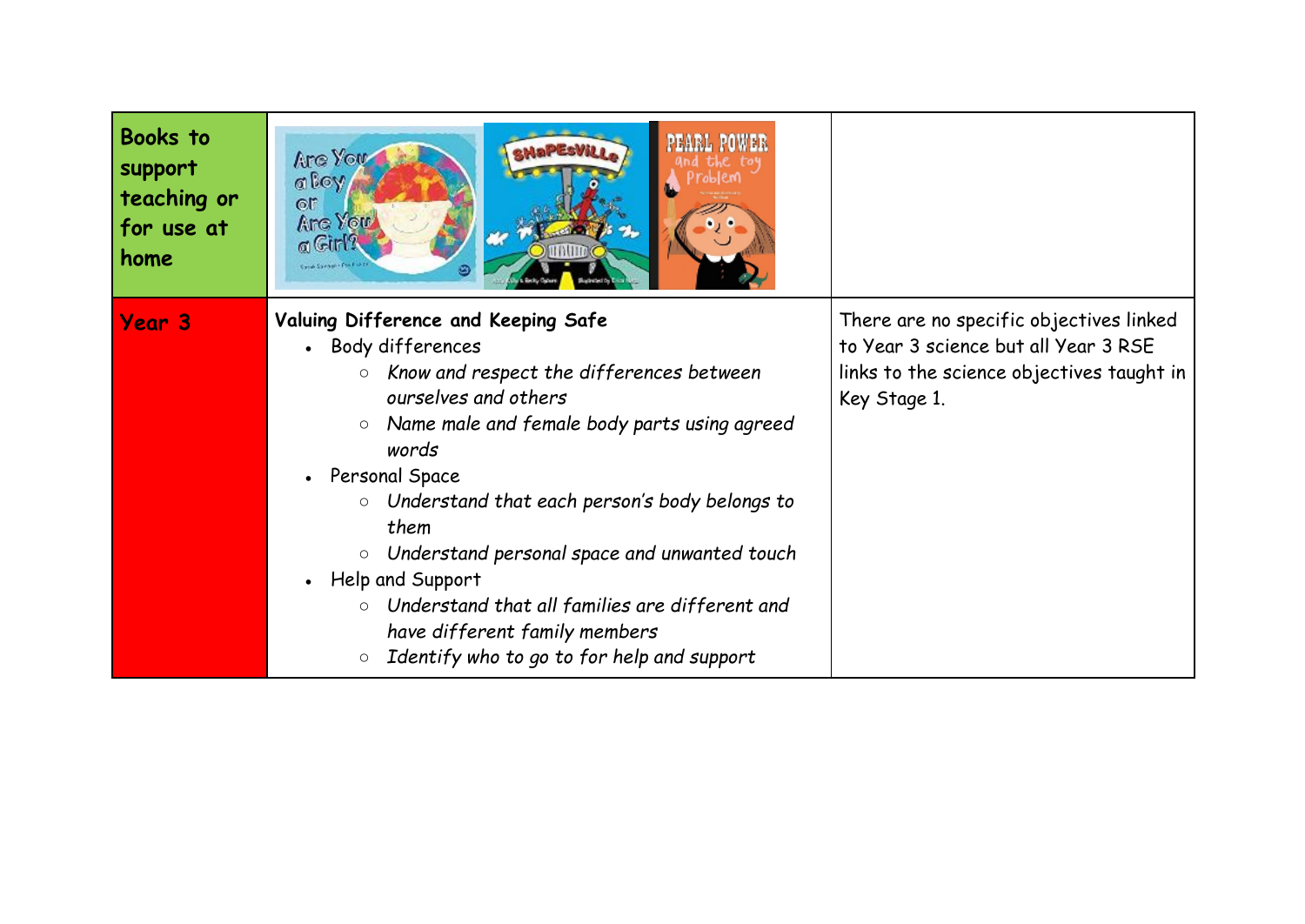| <b>Books to</b><br>support<br>teaching or<br>for use at<br>home | the Night I Way Born<br>amie Lee Curtis<br>Wedrated by Louis Cornell                                                                                                                                                                                                                                                                                                                                                                                                                                                                                                                                                                             |                                                                                                                            |
|-----------------------------------------------------------------|--------------------------------------------------------------------------------------------------------------------------------------------------------------------------------------------------------------------------------------------------------------------------------------------------------------------------------------------------------------------------------------------------------------------------------------------------------------------------------------------------------------------------------------------------------------------------------------------------------------------------------------------------|----------------------------------------------------------------------------------------------------------------------------|
| Year 4                                                          | Growing Up<br>• Changes<br>$\circ$ Understand that puberty is important stage in<br>the human life cycle<br>Know some of the changes that happen during<br>$\circ$<br>puberty<br>What is puberty?<br>Know about the physical and emotional changes<br>$\bigcirc$<br>that happen during puberty<br>$\circ$ Understand that children change into adults to be<br>able to reproduce if they choose to<br><b>Healthy Relationships</b><br>$\bullet$<br>Know that respect is important in all relationships<br>$\bigcirc$<br>including online<br>Explain how some friendships can make people<br>$\circlearrowright$<br>feel unhappy or uncomfortable | Describe the process of reproduction in<br>some plants and animals<br>Describe the changes as humans<br>develop to old age |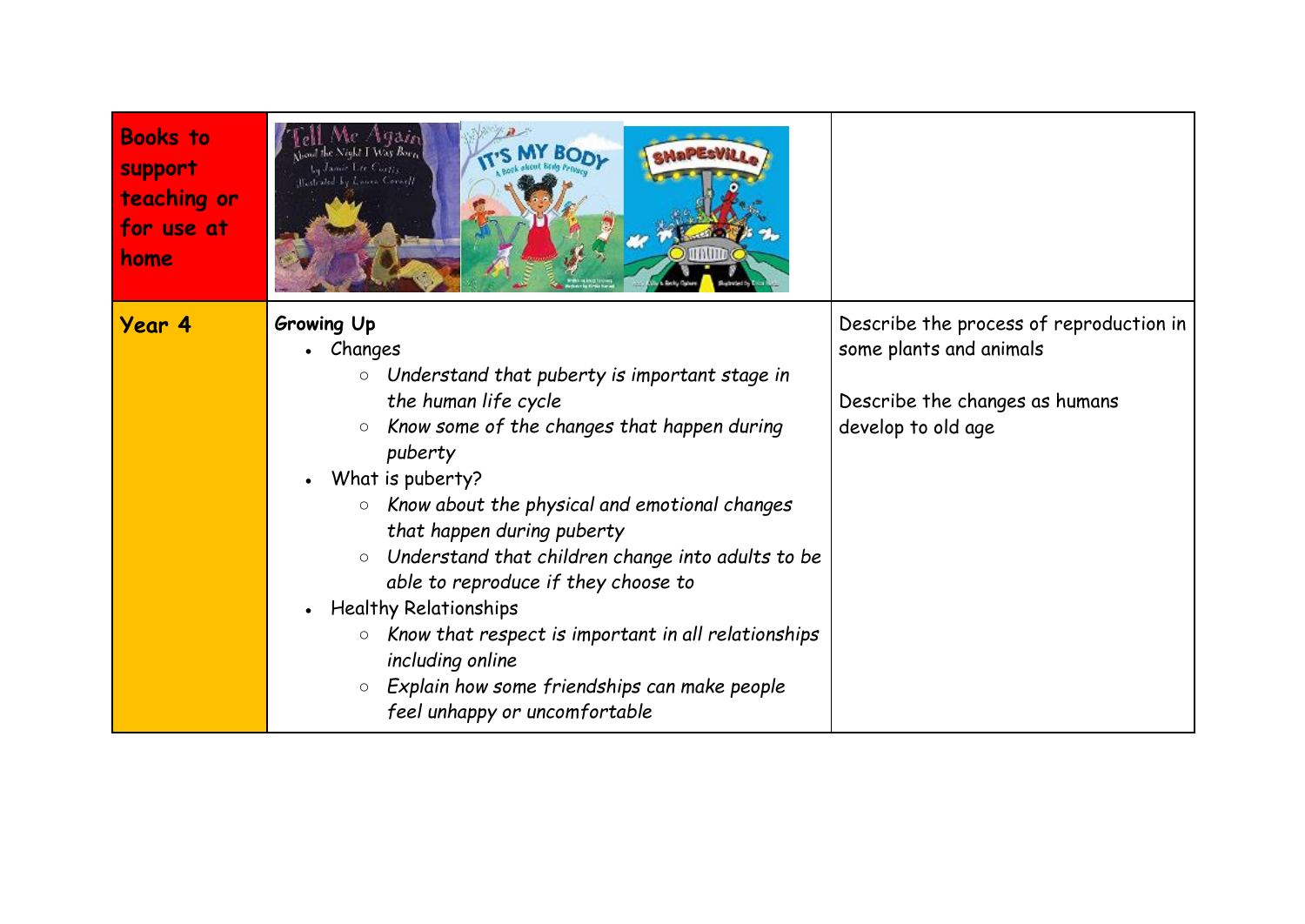| <b>Books to</b><br>support<br>teaching or<br>for use at<br>home | <b>HAIR IN FUNNY PLACES</b><br>$N$ here $WilL$<br><b>Babette Cole</b><br>$Went$                                                                                                                                                                                                                                                                                                                                                                                                                                                                                                                                    |                                                                                                                            |
|-----------------------------------------------------------------|--------------------------------------------------------------------------------------------------------------------------------------------------------------------------------------------------------------------------------------------------------------------------------------------------------------------------------------------------------------------------------------------------------------------------------------------------------------------------------------------------------------------------------------------------------------------------------------------------------------------|----------------------------------------------------------------------------------------------------------------------------|
| <b>Year 5</b>                                                   | Puberty<br>Talking about puberty<br>$\bullet$<br>$\circ$ Explain the main physical and emotional changes<br>that happen during puberty<br>Ask questions about puberty with confidence<br>$\circ$<br>The Reproductive System<br>$\bullet$<br>$\circ$ Understand how puberty affects the<br>reproductive organs<br>Describe what happens during menstruation and<br>$\circ$<br>sperm production<br>Help and Support<br>$\bullet$<br>Explain how to keep clean during puberty<br>$\circ$<br>Explain how emotions/relationships change during<br>$\circ$<br>puberty<br>Know how to get help and support during puberty | Describe the process of reproduction in<br>some plants and animals<br>Describe the changes as humans<br>develop to old age |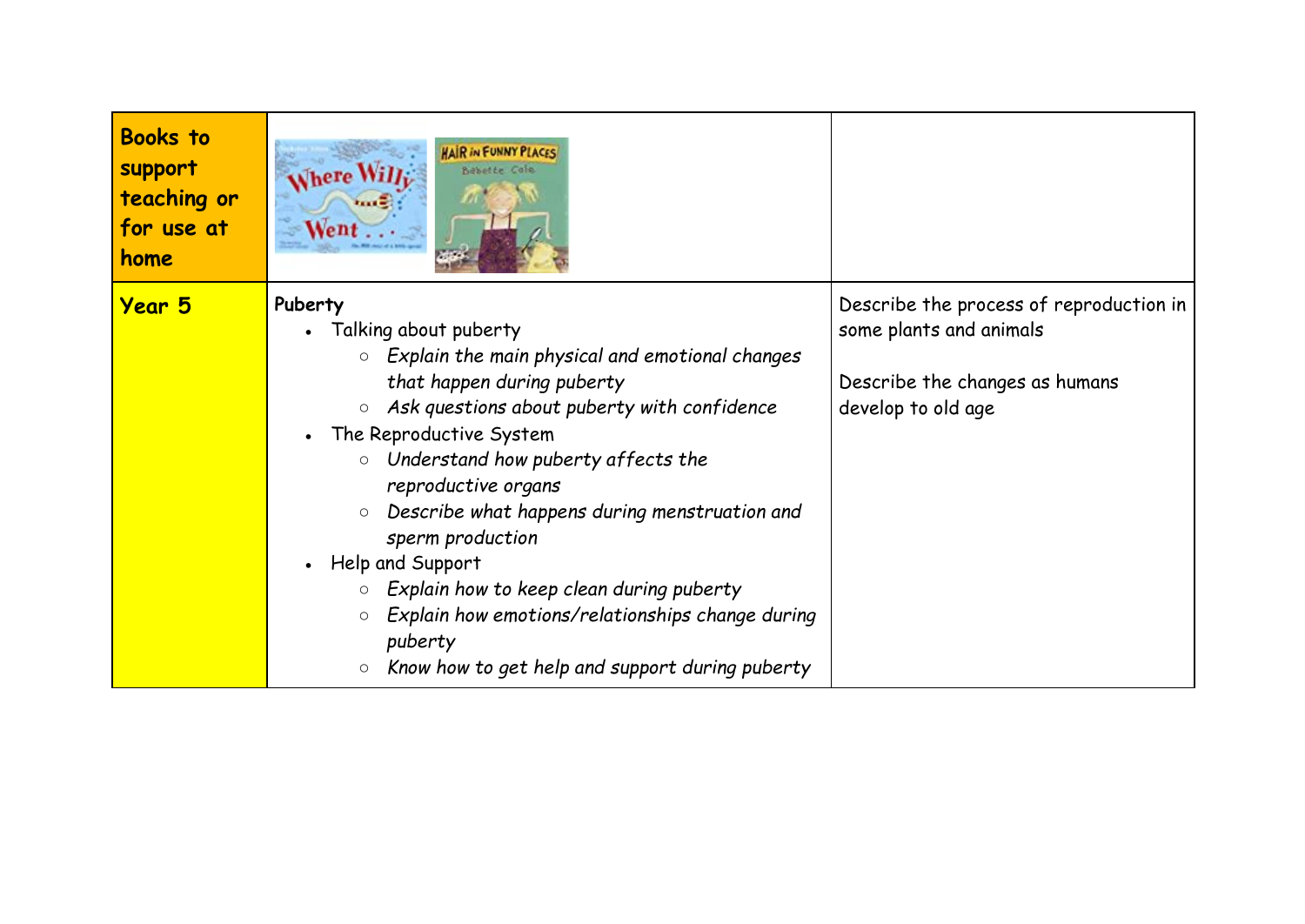| <b>Books to</b><br>support<br>teaching or<br>for use at<br>home | mez                                                                                                                                                                                                                                                                                                                                                                                                                                                                                                                                                                                                                                                                                                           |                                                                                                                                                                                                                                                                            |
|-----------------------------------------------------------------|---------------------------------------------------------------------------------------------------------------------------------------------------------------------------------------------------------------------------------------------------------------------------------------------------------------------------------------------------------------------------------------------------------------------------------------------------------------------------------------------------------------------------------------------------------------------------------------------------------------------------------------------------------------------------------------------------------------|----------------------------------------------------------------------------------------------------------------------------------------------------------------------------------------------------------------------------------------------------------------------------|
| Year 6                                                          | Puberty, Relationships and Reproduction<br>Puberty and Reproduction<br>$\bullet$<br>Describe how and why the body changes during<br>$\circ$<br>puberty in preparation for reproduction<br>Talk about puberty and reproduction with<br>$\circ$<br>confidence<br><b>Communication in Relationships</b><br>Explain differences between healthy and<br>$\bigcirc$<br>unhealthy relationships<br>Know that communication and permission seeking<br>$\bigcirc$<br>are important<br>Families, Conception and Pregnancy<br>$\bullet$<br>Describe the decisions that have to be made<br>before having children<br>Know some basic facts about conception and<br>$\bigcirc$<br>pregnancy<br><b>Online Relationships</b> | Describe the process of reproduction in<br>some plants and animals<br>Describe the changes as humans<br>develop to old age<br>Recognise that living things produce<br>offspring of the same kind, but<br>normally offspring vary and are not<br>identical to their parents |